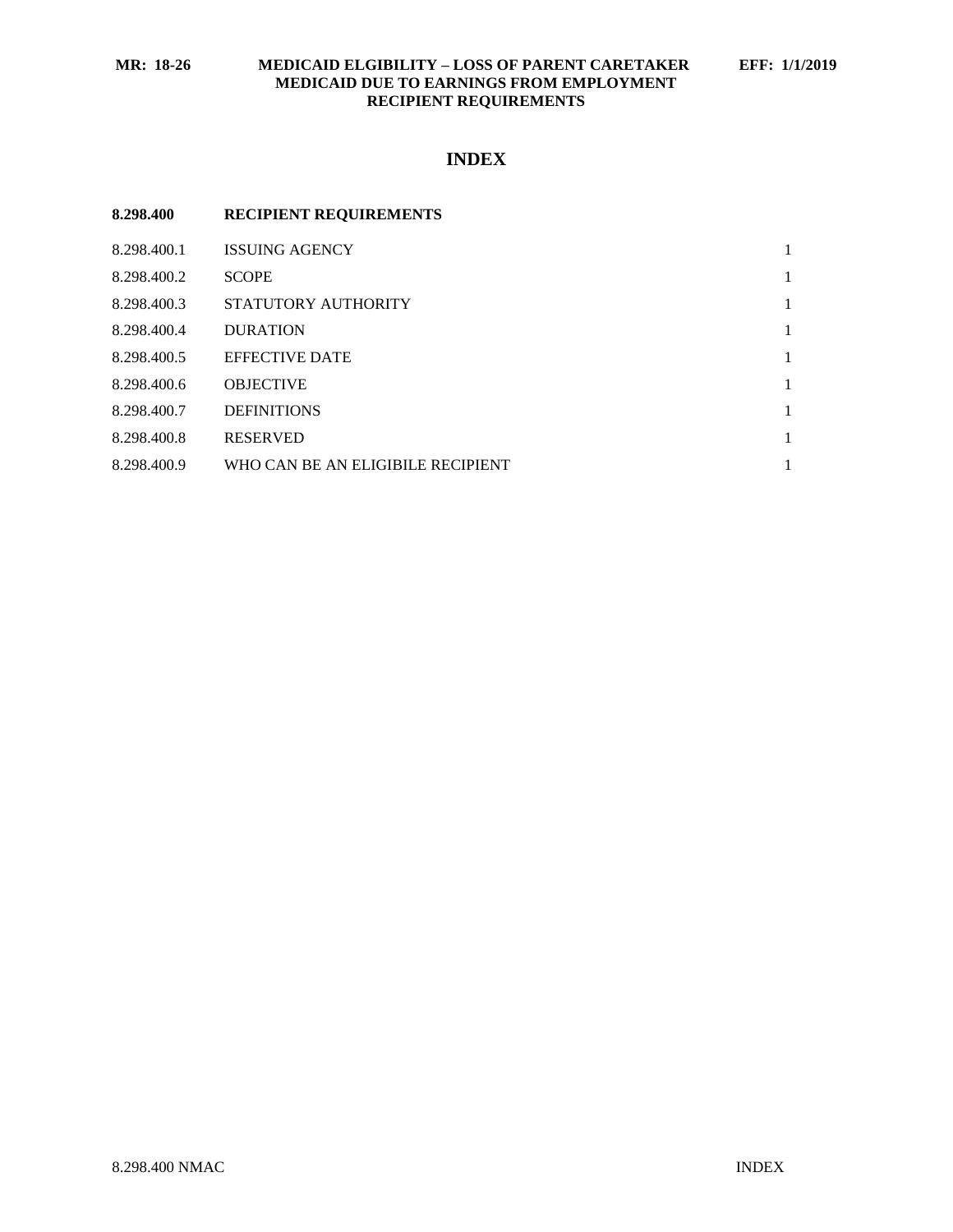#### **MR: 18-26 MEDICAID ELGIBILITY – LOSS OF PARENT CARETAKER EFF: 1/1/2019 MEDICAID DUE TO EARNINGS FROM EMPLOYMENT RECIPIENT REQUIREMENTS**

#### **TITLE 8 SOCIAL SERVICES CHAPTER 298 MEDICAID ELIGIBILITY - LOSS OF PARENT CARETAKER MEDICAID DUE TO EARNINGS FROM EMPLOYMENT PART 400 RECIPIENT REQUIREMENTS**

<span id="page-1-0"></span>**8.298.400.1 ISSUING AGENCY:** New Mexico Human Services Department (HSD). [8.298.400.1 NMAC - Rp, 8.298.400.1 NMAC, 1/1/2019]

<span id="page-1-1"></span>**8.298.400.2 SCOPE:** The rule applies to the general public. [8.298.400.2 NMAC - Rp, 8.298.400.2 NMAC, 1/1/2019]

<span id="page-1-2"></span>**8.298.400.3 STATUTORY AUTHORITY:** The New Mexico medicaid program is administered pursuant to regulations promulgated by the federal department of health and human services under Title XIX of the Social Security Act as amended or by state statute. See Section 27-1-12 *et seq*., NMSA 1978. [8.298.400.3 NMAC - Rp, 8.298.400.3 NMAC, 1/1/2019]

<span id="page-1-3"></span>**8.298.400.4 DURATION:** Permanent.

[8.298.400.4 NMAC - Rp, 8.298.400.4 NMAC, 1/1/2019]

<span id="page-1-4"></span>**8.298.400.5 EFFECTIVE DATE:** January 1, 2019, or upon a later approval date by the federal centers for medicare and medicaid services (CMS), unless a later date is cited at the end of the section. [8.298.400.5 NMAC - Rp, 8.298.400.5 NMAC, 1/1/2019]

<span id="page-1-5"></span>**8.298.400.6 OBJECTIVE:** The objective of this rule is to provide eligibility guidelines when determining eligibility for the medical assistance division (MAD) medicaid program and other health care programs it administers. Processes for establishing and maintaining this category of eligibility are found in the affordable care general provision chapter located at 8.291.400 NMAC through 8.291.430 NMAC. [8.298.400.6 NMAC - Rp, 8.298.400.6 NMAC, 1/1/2019]

<span id="page-1-6"></span>**8.298.400.7 DEFINITIONS:** Refer to 8.291.400.7 NMAC. [8.298.400.7 NMAC - Rp, 8.298.400.7 NMAC, 1/1/2019]

### <span id="page-1-7"></span>**8.298.400.8 [RESERVED]**

[8.298.400.8 NMAC - Rp, 8.298.400.8 NMAC, 1/1/2019]

<span id="page-1-8"></span>**8.298.400.9 WHO CAN BE AN ELIGIBLE RECIPIENT:** A 12 month transitional medical assistance (TMA) period is established following the loss of parent caretaker eligibility due to new or increased earnings. TMA is the full medicaid coverage of last resort. A parent or caretaker is evaluated for other full medicaid coverage, including other adults, before being placed on the TMA category of eligibility. A parent or caretaker losing full medicaid coverage during any month(s) of his or her 12 month TMA period is automatically placed on the TMA category. Coverage under the TMA category ends after the 12 month TMA period expires. Only parent(s) and guardian(s) are placed on the TMA category. The medicaid eligibility of dependent children living in the home is extended to at least match the TMA period of parent(s) and guardian(s).

**A.** To be a medicaid eligible recipient, the assistance unit must have:

**(1)** received parent caretaker medicaid in at least one month of the six months prior to ineligibility for parent caretaker medicaid;

- **(2)** lost parent caretaker medicaid wholly or in part due to new or increased earnings;
- **(3)** at least one medicaid eligible dependent child living in the home; and
- **(4)** met the medicaid eligibility requirements pursuant to 8.291.400 through 8.291.430

NMAC.

**B.** An individual with a new TMA period beginning on or after July 1, 2019, is subject to a premium for eligibility months the individual is on TMA category 028. Native Americans are exempt from the premium requirement.

**C.** An applicant or an eligible recipient may have a qualified health plan. [8.298.400.9 NMAC - Rp, 8.298.400.9 NMAC, 1/1/2019]